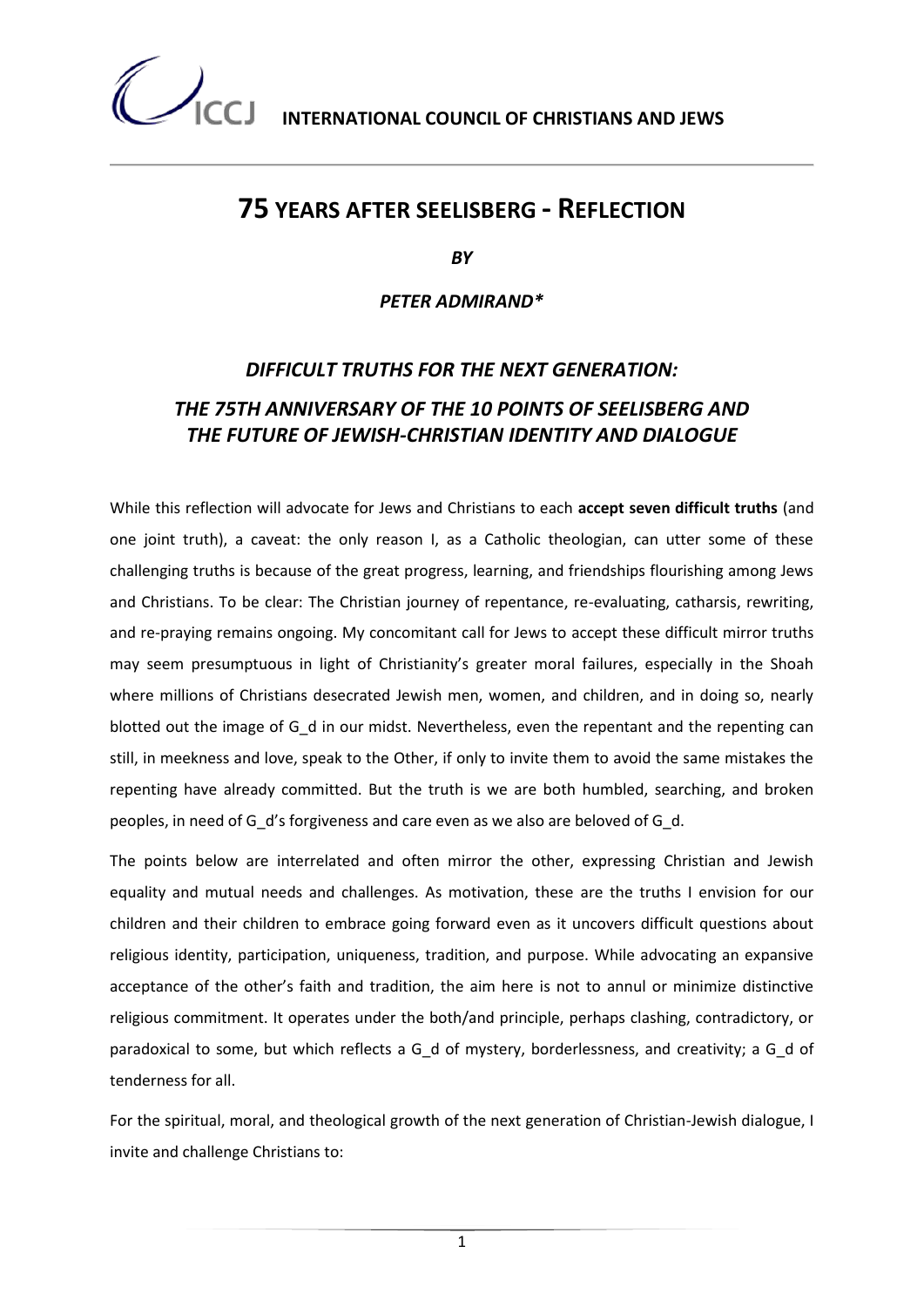

## **INTERNATIONAL COUNCIL OF CHRISTIANS AND JEWS**

- 1. Celebrate Jewish ways of life as salvific in themselves.
- 2. Thus, no longer would a Christian person (simply) proclaim: "He who believes and is baptized will be saved; he who does not believe will be condemned" (Mk 16:15-16).<sup>1</sup>
- 3. Reformulate how Jesus is both Savior and Messiah for Christians but "superfluous" for Jews.
- 4. Teach and study Rabbinic and post-Rabbinic Jewish thought as sources of Divine Wisdom.
- 5. Embrace the need to repent, confront, remember, and heal past moral failures committed by Christians against Jews as an ongoing process and Christlike imperative.
- 6. Emphasize and articulate the moral, theological, and practical ways Judaism instructs, fulfils, challenges, and complements Christian vision and hopes.
- 7. Accept Jewish critiques of Christianity as signs of grace and potential doctrinal and biblical development.

And for the Jewish people to:

- 1. Profess a theological and moral need for Jews to learn from and dialogue with Christians.
- 2. Thus, no longer would a Jewish person say: "Christians need to learn about Judaism, but Jews do not need to learn about Christianity."
- 3. Continue creatively exploring how Jesus can be salvific for Christians.
- 4. Teach and study the New Testament as Sources of Divine Wisdom.
- 5. Repent for the growing animus in some Jewish circles against anyone (Jewish or non-Jewish) who critiques actions by the State of Israel against the Palestinian people-- even while anti-Semitism must be combatted.
- 6. Continue to acknowledge and praise Christian acts of repentance in light of the Shoah and Christian repudiation of "the teaching of contempt."
- 7. Accept Christian critiques of Judaism as possible signs of grace and development of Halakha.

For both Jews and Christians

**.** 

Extend that growing love, respect, source of learning, and appreciation of Jews and Christians to Muslims, indigenous peoples, and other world faiths and ideologies.

\*

In closing, what type of faiths remains if Christians and Jews embrace these challenges and truths? Is the point of interreligious dialogue simply to learn and accept the hopes and beliefs of the religious

<sup>&</sup>lt;sup>1</sup> The theologically and interreligously detrimental opening of *Dominus Iesus* may be recalled here.